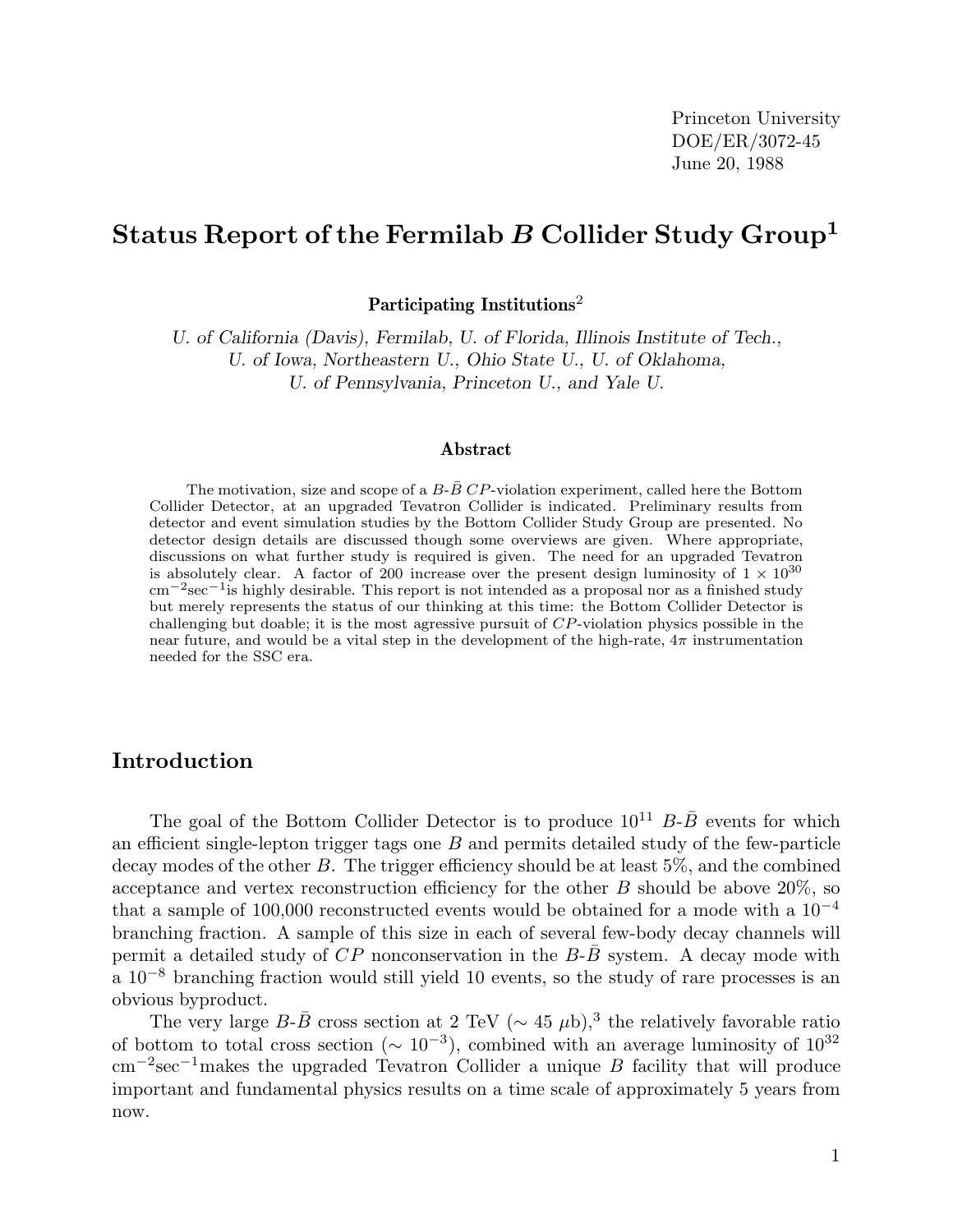Similar ambitious physics goals are being considered in the  $e^+e^-$  community; the B- $\bar{B}$  cross section at the  $\Upsilon(4S)$  is about 1 nb, while the trigger efficiency might be close to 100%. No credible plan exists for a new  $e^+e^-$  machine that could reach the luminosity of  $10^{34}$  cm<sup>-2</sup>sec<sup>-1</sup>with asymmetric beam energies as needed to compete with the hadroncollider option.

The Bottom Collider Study Group was formed to follow up on ideas developed at the Workshop on High Sensitivity Beauty Physics at Fermilab, Nov. 1987, which in turn was prompted by two letters of intent submitted to Fermilab for consideration in 1987.<sup>4</sup>*,*<sup>5</sup> The group has taken a very broad and ambitious approach to defining the experimental goals and parameters associated with performing a high-statistics  $B$  experiment in the upgraded Tevatron collider. The organization set up for studying the issues was to divide the study group into several sections, each addressing one aspect of the experimental design, and then meeting roughly once a month to present the work to date.

The starting design parameters used as guidelines are listed below:

- pp or  $\bar{p}p$  collisions at  $\sqrt{s} = 2$  TeV;
- An average luminosity of about  $10^{32}$  cm<sup>-2</sup>sec<sup>-1</sup>;
- Interaction rate of 5 MHz ( $\sigma_t = 50$  mb);
- $\sigma_{BB} = 45 \mu b$ , or 4500 *B-B* events/sec;
- An average event multiplicity of 60 charged pions and 30  $\pi^{0}$ 's;
- A magnetic detector with acceptance from  $2°$  to  $178°$ , or roughly  $\pm 4$  units of rapidity;
- A semileptonic trigger efficient for electrons of 1 GeV/c  $P_T$  and above;
- At a hadron collider the B-decay modes useful for study of CP violation are those which permit reconstruction of the  $B$  mass;
- Charged tracks from B decay are fully reconstructed including a  $\mu$ -vertex measurement and particle identification;
- A B-mass resolution of 25 MeV/ $c^2$  is needed to suppress combinatoric backgrounds, and to separate  $B_d$  from  $B_s$ ;
- Only B-decay modes containing all charged tracks will be reconstructed;  $\pi^0$  reconstruction is not required;
- An hermetic hadron calorimeter is not required as missing-E*<sup>T</sup>* is not an important quantity for  $B$ - $B$  physics.

The main issues are discussed in the following sections: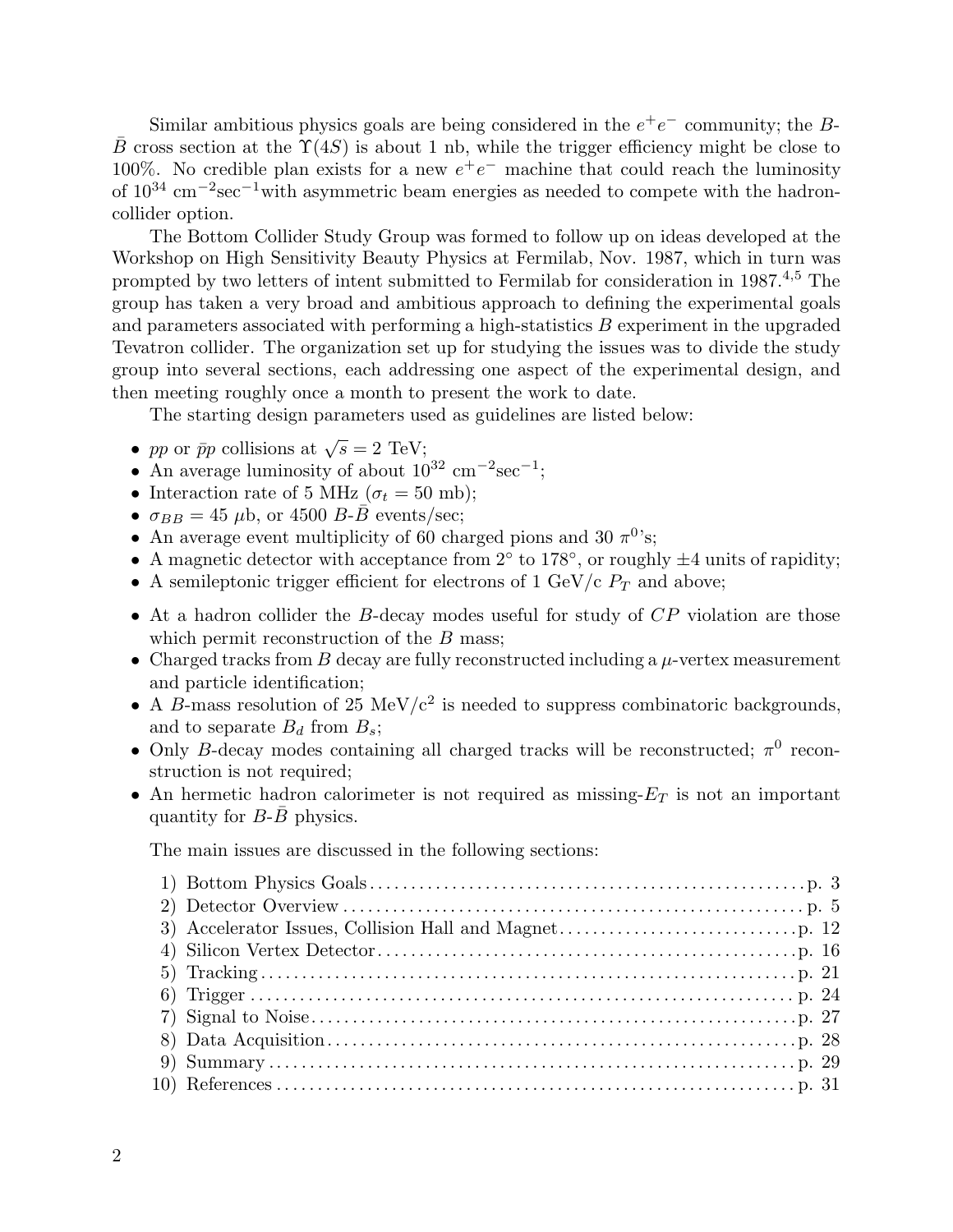## **1. Bottom Physics Goals**

The major physics goal of this experiment is to observe and study CP nonconservation in the neutral and charged bottom-meson systems. The  $B$ - $B$  system provides a detailed test of the standard model in that the parameters of the K-M matrix may be overdetermined by measurement of CP violation in several different modes. The opportunity for systematic study is much greater than in the  $K-K$  or  $D-D$  systems, with the corresponding prospect for greatly increased understanding of the quark mass matrix. Deviations from present expectations would give important clues about the Higgs sector and possible new generations of quarks. Exploration of the  $B$ - $B$  system is vital for a better understanding of the sources of  $\mathbb{CP}$  violation beyond the parametrization that we have now.<sup>6</sup>

The proposed experiment is concerned with the systematic investigation of CP violation in several channels of  $B$ - $B$  decay, rather than merely providing low-statistics evidence that CP violation exists. The technique which appears of most general utility in a collider experiment is a search for asymmetries of the type

$$
A = \frac{\Gamma(B \to f) - \Gamma(\bar{B} \to \bar{f})}{\Gamma(B \to f) + \Gamma(\bar{B} \to \bar{f})}.
$$

When final state f is the same as  $\bar{f}$ , as in many potentially favorable cases, the decaying B must be identified as a B or  $\bar{B}$  (which is complicated in an interesting manner by bottom oscillations). This identification is made by determining the flavor of the other B of the  $B$ -B pair. In a hadron-collider experiment this is necessary anyway for trigger purposes, in that the sign of the electron in the triggering decay  $B \to eX$  identifies the flavor. Decay modes of the  $B^0$  such as  $D^+\pi^-$  are 'self tagging' and would not require a trigger on the other B. Likewise, analysis of asymmetries of charged-B decays does not require flavor identification of the other B. While these modes will be explored in the Bottom Collider Detector we are unlikely to profit from the freedom to ignore the second B.

We would concentrate on few-particle final states f such as  $\pi^+\pi^-$ ,  $K^+K^-$ ,  $p\bar{p}$ ,  $D^+\pi^-$ ,  $\psi K_S$ ,  $\psi \pi^+ \pi^-$ , *etc.*, which yield only charged particles in the detector. Estimates of the asymmetry parameter A for such decays are of order 0.1, while the branching fractions are expected to lie in the range  $10^{-4}$ - $10^{-5}$ .

To reach a statistical significance of S standard deviations in a measurement of asymmetry  $A$  the total number  $N$  of tagged and reconstructed decays required is

$$
N = \left(\frac{1}{A^2} - 1\right) S^2 \sim \frac{S^2}{A^2}.
$$

Thus a  $5\sigma$  signal requires  $N = 2500$  for  $A = 0.1$ , but  $N = 250,000$  for  $A = 0.01$ . Clearly the experiment must have the flexibility to profit from those decay modes with  $A \sim 0.1$ , but it is not known at present which modes these are.

It may well be a tradeoff of Nature that modes with large asymmetries, A, have small branching fractions. If we then take  $10^{-5}$  as the more likely branching fraction for the interesting modes with  $A \sim 0.1$ , we would need  $2.5 \times 10^8$  tagged B's for a significant study.